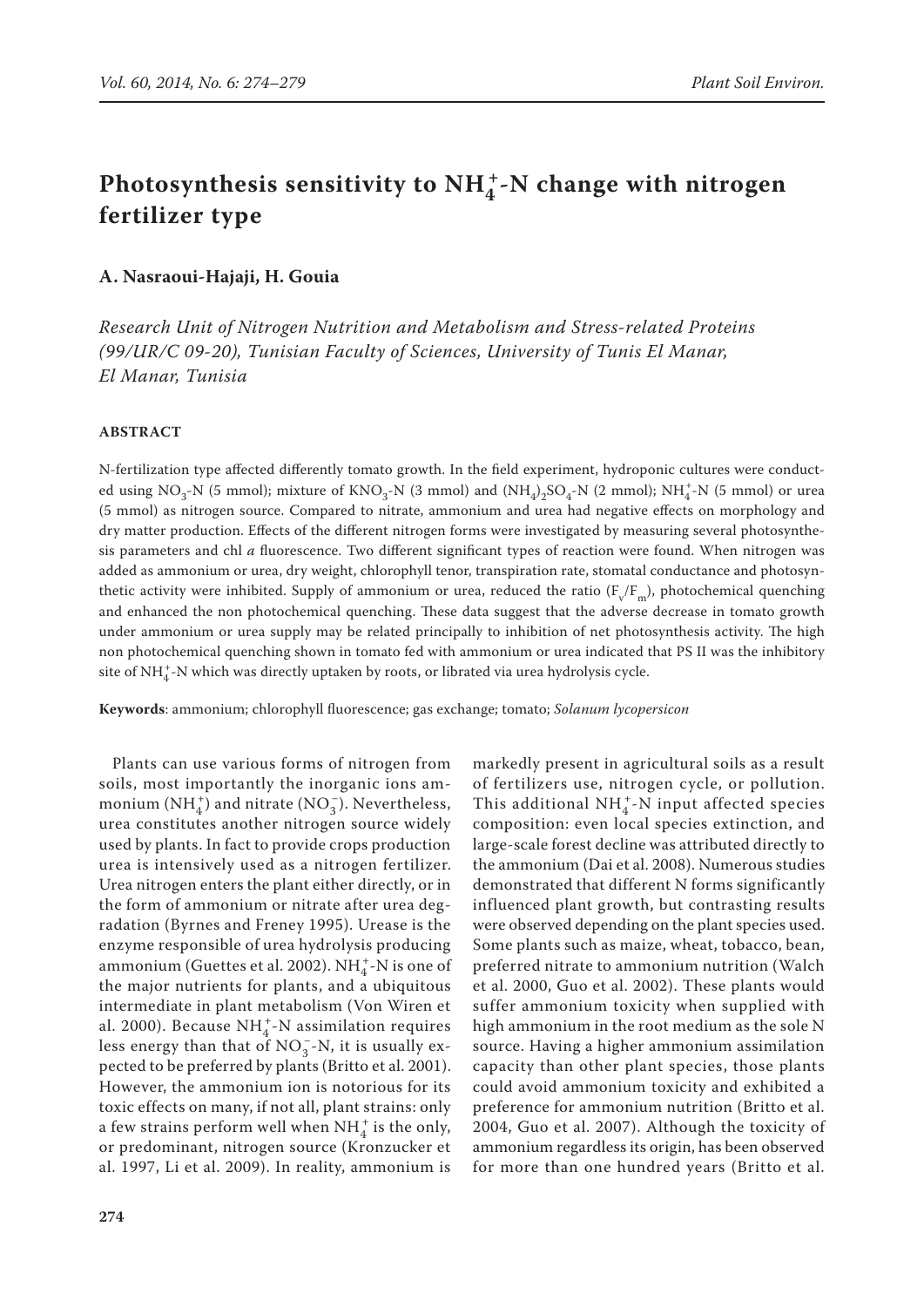2001), most reports concentrated on the study of animal (Alonso and Camargo 2003, Arauzo 2003), bacterium (Muller et al. 2006), and higher plants (Gerendás 1997, Britto and Kronzucker 2002).

In the present study, it was suggested that ammonium directly added in nutrient solution or indirectly produced by hydrolysis of urea affected growth of plants through photosynthesis inhibition. When ammonium was added simultaneously with nitrate, deleterious effects on growth were reduced and photosynthesis activity was maintained.

# **MATERIAL AND METHODS**

**Plant material and growth conditions**. Seeds of tomato (*Solanum lycopersicon*) were germinated in Petri dishes at 25°C in darkness. Uniform seedlings were transferred to continually aerate nutrient solution containing low concentration of  $KNO<sub>2</sub>$  (0.1 mmol). Ten days later, the seedlings were supplied with nutrient solutions containing  $KNO<sub>3</sub>$  (5 mmol), mixture of  $KNO<sub>3</sub>$  (3 mmol) and  $(NH_4)_2SO_4$  (2 mmol),  $(NH_4)_2SO_4$  (5 mmol) or urea (5 mmol). After 14 days of treatment, 24-day-old plants were ready for the measurement of different parameters converted by this study.

**Determination of chlorophyll content**. Chlorophyll *a*, *b* and total contents were determined as described by Arnon (1956).

**Measurements of gas exchange and chlorophyll fluorescence**. Measurements of net assimilation rate  $(A<sub>max</sub>)$ , transpiration rate (E) and stomatal conductance  $(G_w)$  were made with a CIRAS-1 gas exchange system (PP Systems, Hitchin, UK). Chlorophyll fluorescence emission from the upper surface of the leaves of intact plants was measured by modulated fluorimeter (MINI-PAM) photosynthesis yield analyser (Walz, Effeltrich, Germany). Leaves previously selected for measurement of stomatal conductance were used for fluorescence measurements. The minimal  $(F_0)$  and maximal chl *a* fluorescence  $(F_m)$  emissions were assessed in leaves after 30 min of dark adaptation and the maximum quantum efficiency of PS II photochemistry was calculated as  $F_v/F_m = (F_m - F_0)/F_m$ . The parameters were estimated following Baker and Rosenquist (2004). Non-photochemical quench-m ing of fluorescence (NPQ), which is proportional to the rate constant of thermal energy dissipation was calculated following Bjorkman and Demmig (1987). The photochemical quenching  $(q_p)$  was

calculated following Van Kooten and Snel (1990). The intrinsic efficiency of open PS II  $(\Phi_{\text{exc}})$  (or efficiency of excitation energy capture by open PS II reaction centres) was calculated following Harbinson et al. (1990).

**Statistical analysis**. All values reported are the means of six replicates per treatment  $(\pm SE)$ , each experiment being conducted in duplicate. Data were processed by the variance analysis (ANOVA) and significance levels were accepted at  $P \le 0.05$ at all tests.

### **RESULTS AND DISCUSSION**

Many plant species show growth depression when ammonium was supplied as a sole nitrogen form Claussen and Lenz (1999). Pure ammonium nutrition has a negative effect on different growth parameters such as leaf area, chlorophyll content and fresh matter yield (Figure 1) (Errebhi and Wilcox 1990, Raab and Terry 1994). It was suggested that the toxicity of NH $_4^+$ -N was correlated with low pH value of growth medium resulting from the stoichiometry of excess  $H^+$  production Raven (1986). Acidification of the rhizosphere due to assimilation of  $NH<sub>4</sub>$  restricted cation uptake compared with plants receiving mixture of nitrate and ammonium (Basra and Goyal 2002). In fact, presence of  $NO_3^-$ -N played also an important role as osmoticum besides its essential function in counter-ion for cation translocation in the xylem. Thus, there are reports indicating that NH<sup>+</sup><sub>4</sub>-grown wheat contains lower Ca<sup>2+</sup>, Mg<sup>2+</sup> and K+ concentrations than plants supplied with  $NO<sub>3</sub><sup>-</sup>$  (Marschner 1995). In our previous study, we demonstrated that *Arabidopsis* growth was negatively affected by ammonium when added at excess or deficient doses. In contrast, the supply of average quantity of ammonium enhanced the growth of plants (Nasraoui et al. 2013). Compared to seedlings-fed with  $NO_3^-$ -N as sole form of N, a lower  $CO<sub>2</sub>$  assimilation rate, stomatal conductance and transpiration rate were found for ammonium or urea-supplied tomato plants. Moreover, the reduction degree of these parameters, was alleviated by addition of both nitrate and ammonium (Figure 2). Such results may indicate tomato tolerance capacity to low ammonium supply parallel with high proportion of  $NO_3^-$ -N (Claussen and Lenz 1999). These results suggested that some of the adverse effects of ammonium nutrition on plant growth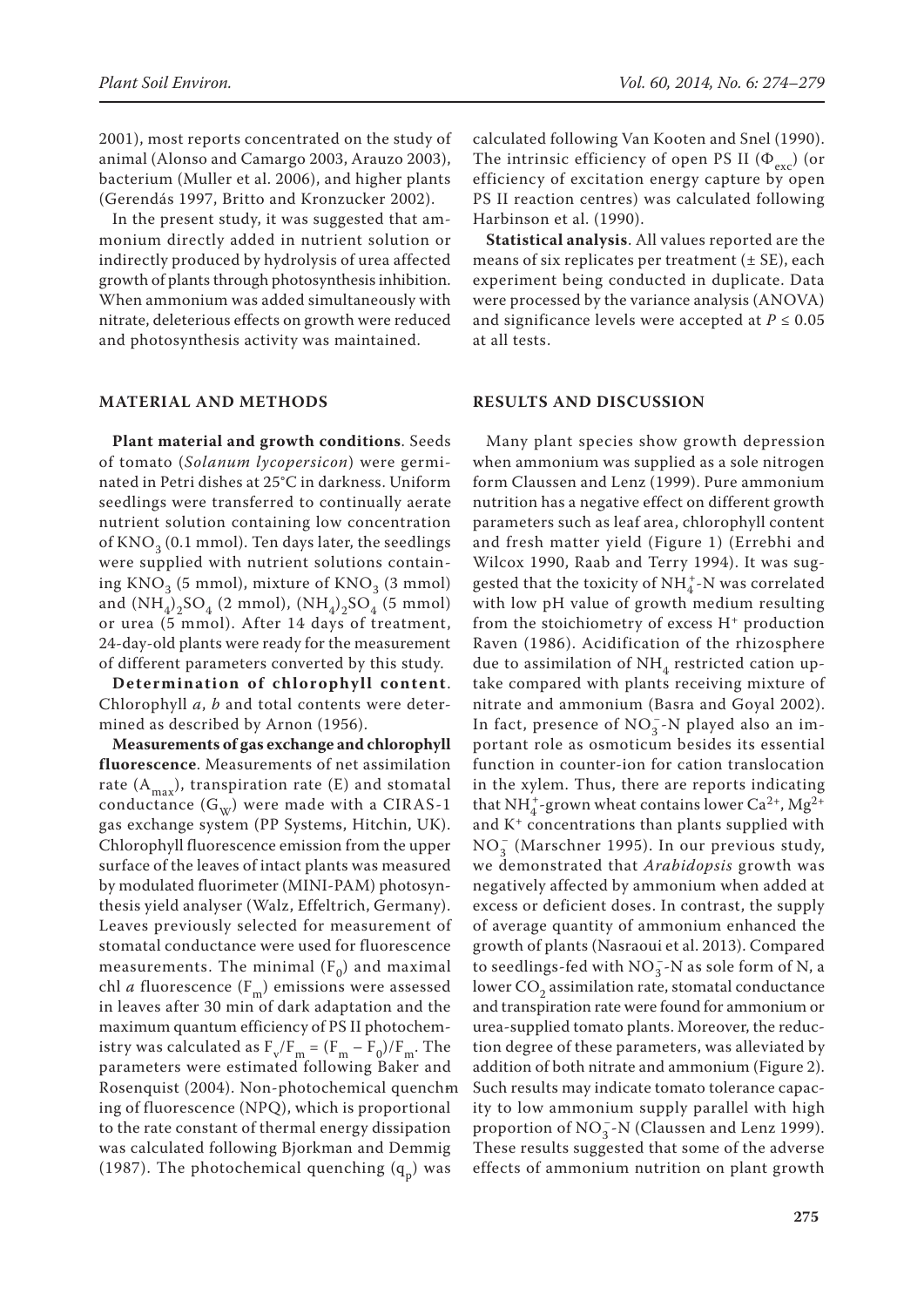



No3<del>nd Andalu and Andalu and Andalu and Andalu and Andalu and Andalu and Andalu and Andalu and Andalu and Anda</del>

Figure 1. Changes in fresh weight (a), Chl *a*,*b* and total contents (b) and leaf area (c) of tomato seedlings grown in nitrogen solutions containing either nitrate, mixture of nitrate and ammonium, ammonium or urea. Data are means  $\pm$  confidence limits ( $n = 6$ )

were related to photosynthesis. In contrast to nitrate supply, the use of ammonium directly furnished or produced by hydrolysis of urea caused a reduction of leaf expansion (Marschner 1995), leading to a higher ribulose-1,5-bisphosphate carboxylase/oxygenase (Rubisco) amount and activity, chlorophyll content and density (Guo et al. 2000, 2007). To explain how nitrogen form influences photosynthesis, photo-energy consumption and reductant supply were observed. The differences in photo-energy consumption and reductant supply between nitrate and ammonium-grown plants were discussed previously (Gerendás et al. 1997).







d Figure 2. Changes in CO<sub>2</sub> assimilation rate  $(A<sub>max</sub>)$  (a), transpiration (E) (b) and stomatal conductance  $(G_w)$  (c) in leaves of tomato seedlings grown in nitrogen solutions containing either nitrate, mixture of nitrate and ammonium, ammonium or urea. Data are means  $\pm$  confidence limits ( $n = 6$ )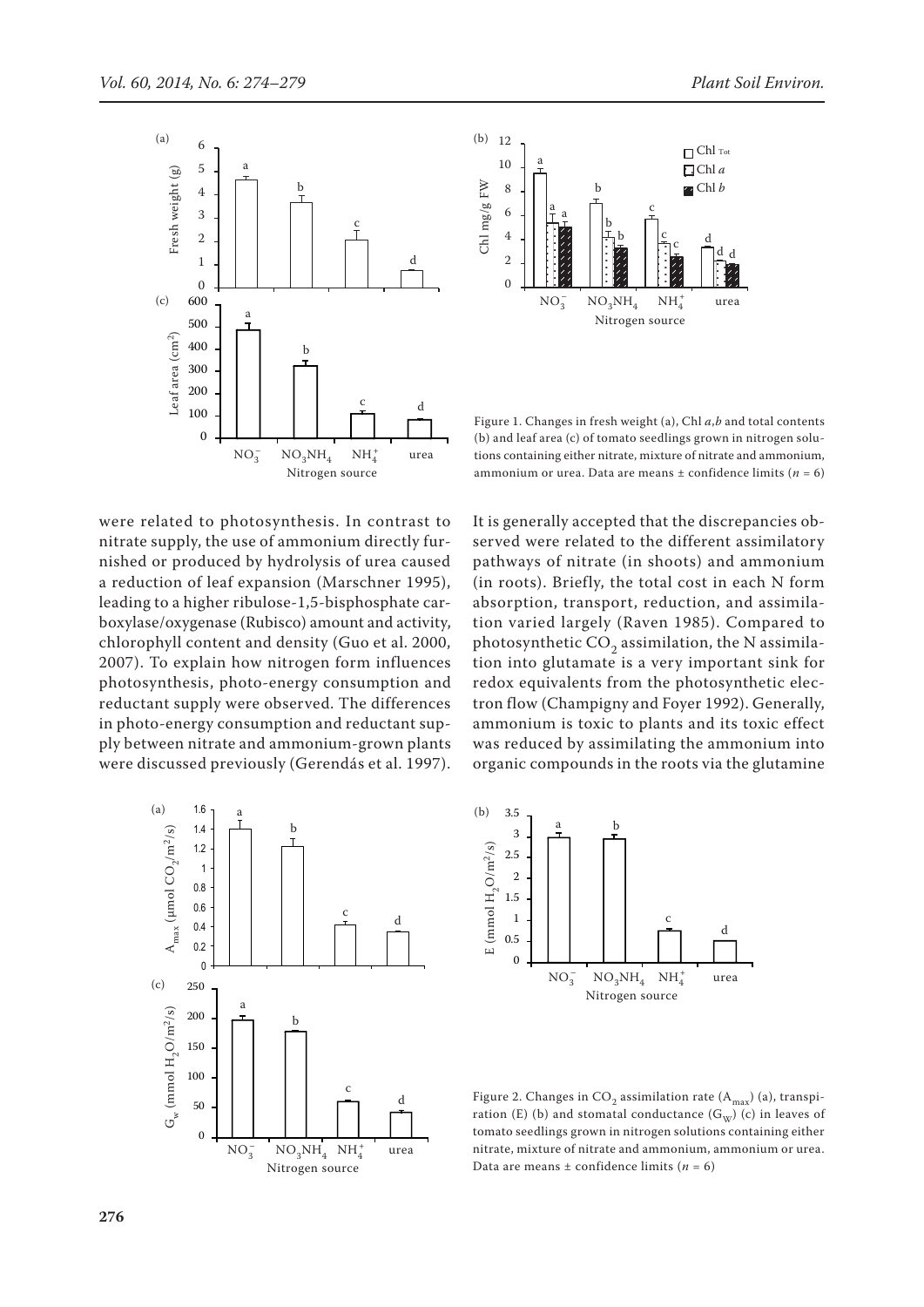synthetase/glutamate synthetase (GS/GOGAT) (Nasraoui et al. 2010). The suppression of  $CO<sub>2</sub>$ assimilation rate could be due to the competition for carbon skeletons and photogenerated reductant between the photosynthetic  $CO<sub>2</sub>$  fixation and  $NH_4^+$ -N assimilation (Elrifi et al. 1988). It was suggested that  $NH_4^+$ -N assimilation had a much higher requirement ratio for ATP/NADPH than for  $CO_2$  and  $NO_3^-$  assimilation (Turpin and Bruce 1990). The thylakoid bound NAD(P)H dependent PQ reductase activity-NAD(P)H dehydrogenase mediate cyclic electron transport around PS I (Mi et al. 2001).

It seems that the main factor limiting net photosynthesis (expressed as  $A_{max}$ ) by  $NH_4^+$ -N was stomatal closure, which occurred when high ammonium concentration or urea nitrogen were added in culture medium. The large diminution in G<sub>w</sub> suggested that stomatal closure was one of the most important factors contributing to depress photosynthetic assimilation rate. These results in tomato agreed with those of Lawlor and Cornic (2002), who showed that stomatal closure was the main factor in the reduction in leaf photosynthesis during abiotic stress. The other reason that may be involved to explain why  $NH_4^+$ -N or urea should induce lower  $G_w$  was the poorer osmotic adjustment. Moreover, a lower content of different cations and especially K+ may affect stomatal function (Laporte et al. 2002). Alternatively, earlier root senescence



caused by  $NH_4^+$ -N may be the cause of the lower  $G_{\scriptscriptstyle{\text{W}}}$  in these plants (Britto and Kronzucker 2001, Basra and Goyal 2002). Declines in the different gas exchanges due to NH<sup>+</sup>-N source were accompanied by significant differences observed for the chlorophyll fluorescence parameters studied in this work  $(F_v/F_m, q_p$  and NPQ).

In these data, study of chlorophyll fluorescence parameters indicated that the efficiency of the photochemistry of PS I1 was affected by ammonium stress. In fact, ammonium was supplemented in nutrient solution alone but at high dose, simultaneously with nitrate or produced by hydrolysis urea cycle. Indeed, the  $F_v/F_m$  ratio determined on the fully expanded leaves was inhibited in tomato plants that received  $NH_4^+$ -N alone or urea as nitrogen source. Thus the changes observed in  $F_v/F_m$  ratio values help us to explain the decrease in photochemical quenching coefficient  $q_p$  (Figures 3a,b). This decline in  $q_{\rm p}$  indicated that the primary electron acceptor of PS II, QA, was less oxidized. This suggested that in stressed plants the photochemical conversion and the capacity of the electron transport for the reduction of NADP were affected. On the other hand, the quantum yield of photochemical efficiency of PS I1 was affected, thus indicating that ammonium interfere with the light reactions of photosynthesis. The rise of non-photochemical quenching coefficient indicated that a higher proportion of absorbed



Figure 3. Changes in  $F_v/F_m$  ratio (a), photochemical quenching (qp) (b) and non photochemical quenching (NPQ) (c) in leaves of tomato seedlings grown in nitrogen solutions containing either nitrate, mixture of nitrate and ammonium, amonium or urea. Data are means  $\pm$  confidence limits ( $n = 6$ )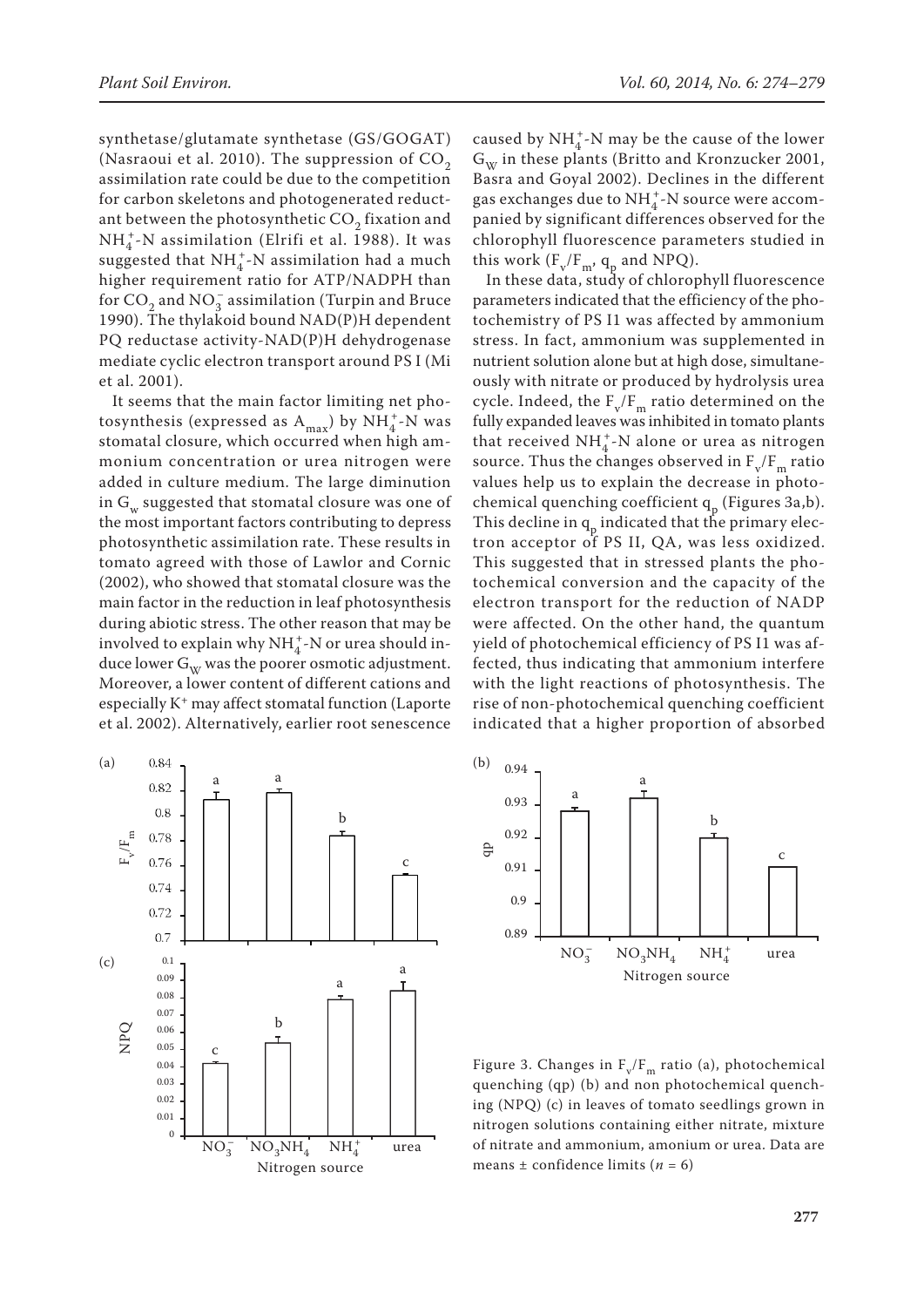photons was lost as heat instead of being used to drive photosynthesis) (Figure 3c).

We can conclude that regardless ammonium origin (nitrogen source or liberated by different metabolic cycles as urea hydrolysis), high  $NH_4^+$ -N level present in plant tissues affected plants growth. This negative effect was generated as a consequence of photosynthesis process perturbation and depended mainly on the content of photosynthetic pigments. Anomaly of light energy dissipation as fluorescence was not only indicative of lower chlorophyll content, but also photochemical energy conversion decrease. The enhancement of photosynthesis process and decline of chl fluorescence intensity together with pigment accumulation in mixture fed- tomato, revealed that partial substitution of  $NH_4^+$ -N by  $NO_3^-$ -N was beneficial to the growth of this plant. However, addition of high  $\mathrm{NH}_4^+$ -N dose alone or urea can easily and significantly damage growth plants.

## **REFERENCES**

- Alonso A., Camargo J.A. (2003): Short-term toxicity of ammonia, nitrite, and nitrate to the aquatic snail *Potamopyrgus antipodarum* (Hydrobiidae, Mollusca). Bulletin of Environmental Contamination and Toxicology, *70*: 1006–1012.
- Arauzo M. (2003): Harmful effects of un-ionized ammonia on the zooplankton community in a deep waste treatment pond. Water Research, *37*: 1048–1054.
- Arnon D.J. (1956): Chlorophyll absorption spectrum and quantitative determination. Biochimica et Biophysica Acta, *20*: 449–461.
- Baker N.R., Rosenquist E. (2004): Applications of chlorophyll fluorescence can improve crop production strategies: An examination of future possibilities. Journal of Experimental Botany, *55*: 1607–1621.
- Basra A.S., Goyal S.S. (2002): Mechanisms of improved nitrogenuse efficiency in cereals. In: Kang M.S. (ed.): Quantitative Genetics, Genomics and Plant Breeding. CAB International, Louisiana State University, Baton Rouge, 269–288.
- Björkman O., Demmig B. (1987): Photon yield of O<sub>2</sub> evolution and chlorophyll fluorescence characteristics at 77 K among vascular plants of diverse origins. Planta, *170*: 489–504.
- Britto D.T., Kronzucker H.J. (2001): Constancy of nitrogen turn: over kinetics in the plant cell: Insights into the integration of subcellular N fluxes. Planta, *213*: 175–181.
- Britto D.T., Kronzucker H.J. (2002):  $NH<sub>4</sub>$  toxicity in higher plants: A critical review. Journal of Plant Physiology, *159*: 567–584.
- Britto D.T., Siddiqi M.Y., Glass A.D.M., Kronzucker H.J. (2001): Futile transmembrane $\mathrm{NH}_4^+$  cycling: A cellular hypothesis to explain ammonium toxicity in plants. Proceedings of the National Academy of Sciences of the United States of America, *98*: 4255–4258.
- Britto D.T., Ruth T.J., Lapi S., Kronzucker H.J. (2004): Cellular and whole-plant Chloride dynamics in barley: insights inti chloride-nitrogen interactions and salinity responses. Planta, *218*: 615–622.
- Brynes B.H., Freney J.R. (1995): Recent developments in the use of urease inhibitors in the tropics. Fertilizer Research, *42*: 251–259.
- Champigny M.L., Foyer C. (1992): Nitrate activation of cytosolic protein kinases diverts photosynthetic carbon from sucrose to amino acid biosynthesis: Basis for a new concept. Plant Physiology, *100*: 7–12.
- Claussen W., Lenz F. (1999): Effect of ammonium or nitrate nutrition on net photosynthesis, growth, and activity of the enzymes nitrate reductase and glutamine synthetase in blueberry, raspberry and strawberry. Plant and Soil, *208*: 95–102.
- Dai G., Deblois C.P., Liu S., Juneau P., Qiu B. (2008): Differential sensitivity of five cyanobacterial strains to ammonium toxicity and its inhibitory mechanism on the photosynthesis of rice-field cyanobacterium Ge–Xian–Mi (*Nostoc*). Aquatic Toxicology, *89*: 113–121.
- Elrifi I.R., Holmes J.J., Weger H.G., Mayo W.P., Turpin D.H. (1988): RuBP limitation of photosynthetic carbon fixation during NH<sub>3</sub> assimilation. Plant Physiology, *87*: 395–401.
- Errebhi M., Wilcox G.E. (1990): Tomato growth and nutrient uptake pattern as influenced by nitrogen form ratio. Journal of Plant Nutrition, *13*: 1031–1043.
- Gerendás J., Zhu Z., Bendixen R., Ratcliffe R.G., Sattelmacher B. (1997): Physiological and biochemical processes related to ammonium toxicity in higher plants. Journal of Plant Nutrition and Soil Science, *160*: 239–251.
- Guettes R., Dott W., Esentraeger A. (2002): Determination of urease activity in soils by carbon dioxide releas for ecotoxicological evaluation of contaminated soils. Ecotoxicology, *11*: 357–346.
- Guo S., Brück H., Sattelmacher B. (2002): Effects of supplied nitrogen form on growth and water uptake of French bean (*Phaseolus vulgaris* L.) plants. Plant and Soil, *239*: 267–275.
- Guo S.W., Zhou Y., Goa Y.X., Li Y., Shen Q.R. (2007): New insights into the nitrogen form effect on photosynthesis and photorespiration. Pedosphere, *17*: 601–610.
- Harbinson J., Genty B., Baker N.R. (1990): The relationship between CO<sub>2</sub> assimilation and electron transport in leaves. Photosynthesis Research, *25*: 213–224.
- Kronzucker H.J., Siddiqi M.Y., Glass A.D.M. (1997): Conifer root discrimination against soil nitrate and the ecology of forest succession. Nature, *385*: 59–61.
- Laporte M.M., Shen B., Tarczynski M.C. (2002): Engineering for drought avoidance: Expression of maize NADP-malic enzyme in tobacco results in altered stomatal function. Journal of Experimental Botany, *53*: 699–705.
- Lawlor D.W., Cornic G. (2002): Photosynthetic carbon assimilation and associated metabolism in relation to water deficits in higher plants. Plant, Cell and Environment, *25*: 275–294.